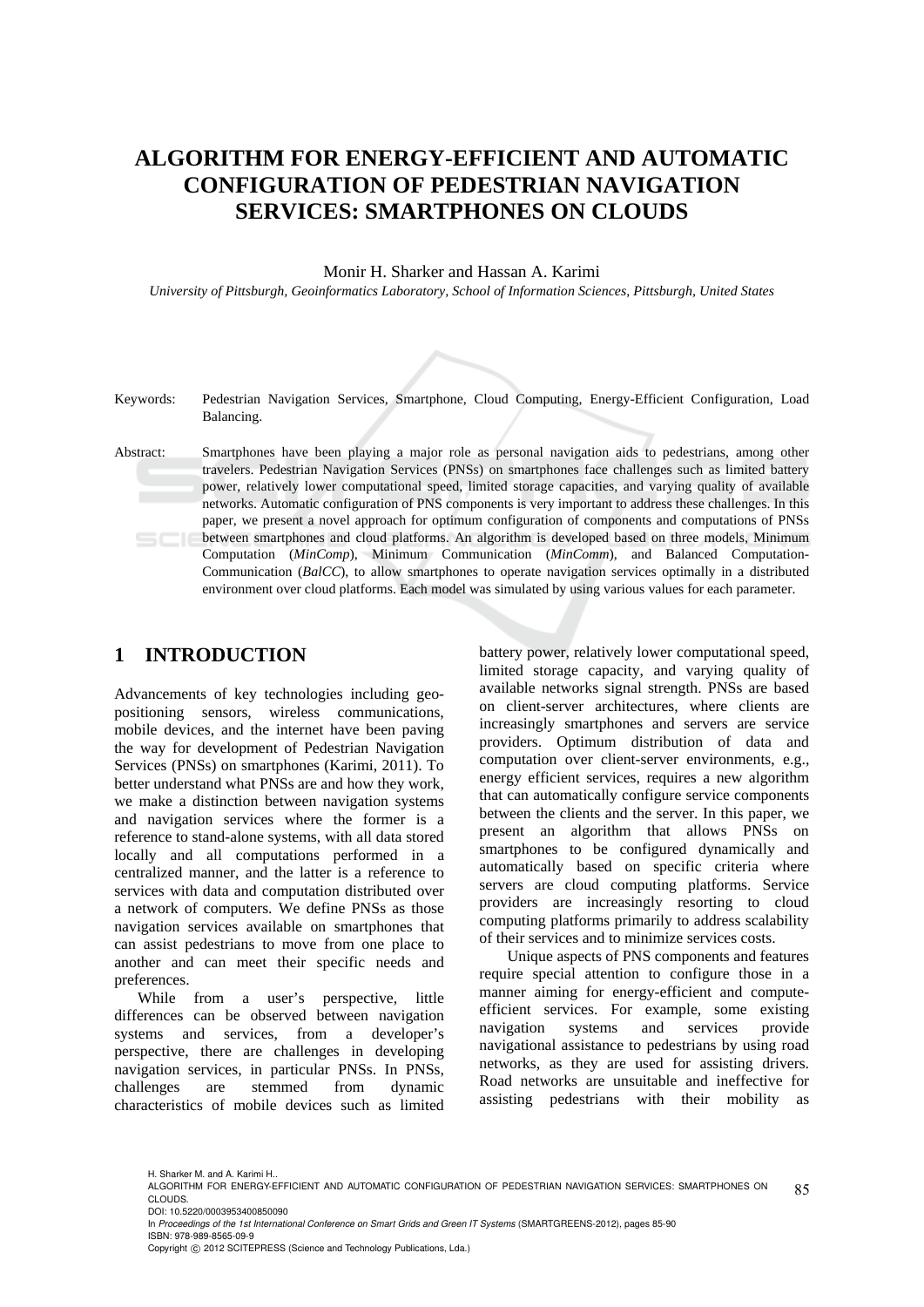pedestrians usually walk on sidewalks and not on road center lines. For effective navigation assistance to pedestrians, PNSs must contain pedestrian paths in the underlying navigation environments. The core data in a pedestrian path database is a network of sidewalks which contains geometry, topology, and attributes of the pedestrian path (Kasemsuppakorn and Karimi, 2009). Geometrical data in a pedestrian path database include coordinates of decision points—a decision point is a juncture whereby a decision must be made by the pedestrian (e.g., an intersection)—and of intermediate points on sidewalks. Topological data in a pedestrian path database include data about connectivity between decision points and sidewalks. Attribute data in a pedestrian path database includes data such as sidewalk name, sidewalk width, and sidewalk type.

Given all these PNS components and features, the limitations of mobile devices, diversity of user requirements, and the environmental factors, a dynamic configuration scheme is a key requirement for providing efficient services. For example, given a complex computational task and a mobile device with low battery power, it is best to have the task performed on the server side. On the other hand, a simple computational task that is required frequently is best to be performed in the client side to minimize communication overheads. Many combinations, considering device constraints and computations at hand, among other factors, are possible for which an efficient solution is desirable.

The contribution of the paper is an algorithm for automatic configuration of data and computation components in PNSs. The algorithm addresses many situations where minimizing energy consumption is the highest priority. The rest of the paper is organized as follows. In Section 2, the main components of PNSs and possible model configurations are discussed. Section 3 describes the algorithm. The models and the simulation of the algorithm are explained in Section 4. Simulation results are discussed in Section 5. Section 6 highlights related works and Section 7 concludes the paper and discusses future research.

### **2 COMPONENTS AND MODELS**

The main components and functions of PNSs include sidewalk network map database, geocoding, map matching, routing, smartphone (GPS-enabled), and cloud computing server and/or service provider. Sidewalk network map databases are the main data source for PNSs. Geocoding is the process of

assigning geographic coordinates (lat/long) to a given place by comparing its description to the descriptions of location-specific elements in the reference datasets (Goldberg, 2007). Map matching is a technique for matching pedestrian trajectories to correct pedestrian paths in the sidewalk network (Karimi et al., 2006). Routing computes a preferred path from any given origin to destination (Kasemsuppakorn and Karimi, 2009). Proposed models of PNSs are explained bellow in brief.

#### **2.1 Minimum Computation (***MinComp***)**

For a resource poor client device, the *MinComp* model is considered where most computations are submitted to the cloud. In the *MiniComp* model, with the assumption that the device battery is low, its computation capability is limited, and its available storage is low, all computational tasks are submitted to the cloud. In this model, the client is mainly responsible for submitting the user request to the cloud, receiving the response from the cloud upon task completion, and presenting the results to the user.

### **2.2 Minimum Communication (***MinComm***)**

In the *MinComm* model, most computations are performed at the client device provided that the client has sufficient battery power, computational capability, and storage capacity. This model is suitable in situations where the device can handle the computational load and the user needs fast response. This model is also suitable in situations where network availability is limited and network quality is poor. The main responsibilities of the cloud in this model are map storage, map rendering, and map data transfer.

### **2.3 Balanced Computationcommunication (***BalCC***)**

The third model, *BalCC*, is the most suitable model for many clients since client devices fall into this category most often. This is basically a trade-off between the *MinComp* and *MinComm* models. In situations where the client device has an average battery power, average computation capability, moderate amount of storage capacity, and network availability is in moderate level, the *BalCC* model provides the most optimal solution. In this model, some of the computations are performed in the client side while some in the cloud maintaining a balance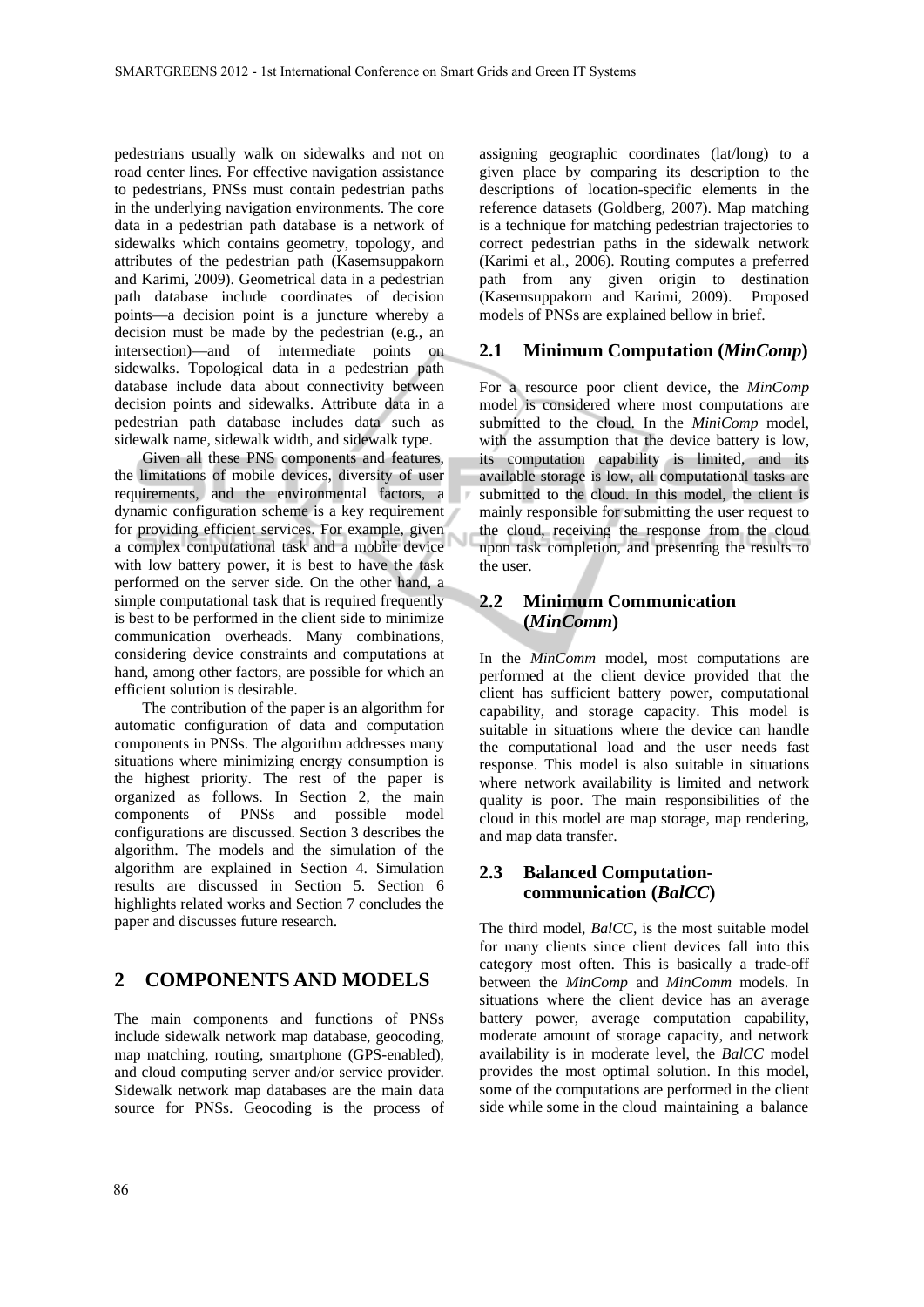| <b>Model</b>                                     | <b>Functions</b> on<br><b>Smart phones</b>                                                                                                                                                                                                                   | <b>Functions</b> on<br><b>Cloud Servers</b>                                                                                                                                                 | <b>Adaptation</b><br><b>Criteria</b>                                                                          | Pros                                                                        | Cons                                                                                                            |
|--------------------------------------------------|--------------------------------------------------------------------------------------------------------------------------------------------------------------------------------------------------------------------------------------------------------------|---------------------------------------------------------------------------------------------------------------------------------------------------------------------------------------------|---------------------------------------------------------------------------------------------------------------|-----------------------------------------------------------------------------|-----------------------------------------------------------------------------------------------------------------|
| Minimum-<br>Computation                          | GPS data acquisition<br>$\bullet$<br>• Get user input<br>source/destination<br>/options<br>• GPS data/user input<br>transfer (send)<br>• Map data transfer<br>(receive, cache)<br>• Map match data<br>transfer (receive)<br>Map data update<br>$\bullet$     | • GPS data<br>transfer (receive)<br>• GPS data map<br>match<br>• Map extent<br>retrieval<br>• Geocode user<br>data<br>• Route computing<br>• Map rendering<br>• Map data<br>transfer (send) | • Power/energy<br>consumption<br>$\bullet$ Cost: pay per<br>usage<br>• Computation<br>capability of<br>client | • Minimum<br>storage<br>• No burden of<br>updates on<br>Smart phones        | • Privacy<br>compromised<br>• Subject to<br>Internet speed<br>and interruption<br>• Frequent GPS<br>data update |
| <b>Balanced</b><br>Communication-<br>Computation | • GPS data acquisition<br>• User input<br>source/destination<br>/options<br>• Map data transfer<br>(receive, cache)<br>• Geocode user data<br>• GPS data map match<br>• Map match data<br>transfer (send)<br>• Map data update                               | • Map match data<br>transfer (receive)<br>• Route computing<br>• Map extent<br>retrieval<br>Map rendering<br>• Map data<br>transfer (send)<br>• GPS Data update                             | Faster<br>Increased<br>utilization                                                                            | • Loads are<br>balanced<br>• Faster<br>response                             | Synchronization<br>$\bullet$<br>could be an issue<br>• Frequent/Modera<br>te GPS data<br>update                 |
| Minimum-<br>Communication                        | • GPS data acquisition<br>• GPS data<br>transfer(send)<br>• Map data transfer<br>(receive)<br>• GPS data map match<br>• User input<br>source/destination<br>/options<br>Geocode user data<br>Map extent retrieval<br>• Route computing<br>Map rendering<br>٠ | GPS data<br>٠<br>transfer (receive)<br>Map retrieval<br>• Map data<br>transfer (send)                                                                                                       | • Minimum<br>Internet<br>interruption and<br>disconnection<br>Cost: One-time<br>fee for<br>installation       | • No/Limited<br>privacy<br>compromised<br>• Infrequent map<br>data download | • High computing<br>demand on<br>Smartphones<br>• Large storage on<br>smartphones                               |

Table 1: PNS model specifications, decision criteria along with their pros and cons.

between the client and the server. The flexibility with the *BalCC* model is that it chooses the optimum load balance both for the client device and the cloud based on the dynamic status of the resources on the fly.

# **3 ALGORITHM**

The algorithm has a decision engine where the decision, about which model to choose on the fly, is made. To make a decision, the algorithm (see Figure 1) consults parameters status such as battery power (BP) level, storage capacity (SC) level, processor speed (PS) of the client device, and the environmental factors like network availability (NA).

Battery power (BP) is the most important parameter considered by the algorithm. The objective is to minimize energy consumption. However, once the algorithm recognizes that the

client device has high level of energy, it takes the other parameters into account. In situations where power is in medium or low range, the algorithm gives BP the highest priority to minimize energy consumption.

Each device's parameter responds by providing its level of strength by means of a score in accordance with the probability of the status. By accumulating all the response scores, the algorithm generates a scaled score and sends the score to the decision engine. The decision engine decides the model, with the highest score, to be executed.

The algorithm has the following steps.

- 1. Obtain specifications of the models.
- 2. Acquire the client device status probabilities along with a scaled score for all parameters (BP, SC, PS, and NA).
- 3. Monitor continuously the current status of the device and feed the latest status score.
- 4. Calculate the overall score (expected value) for each model taking all the possibilities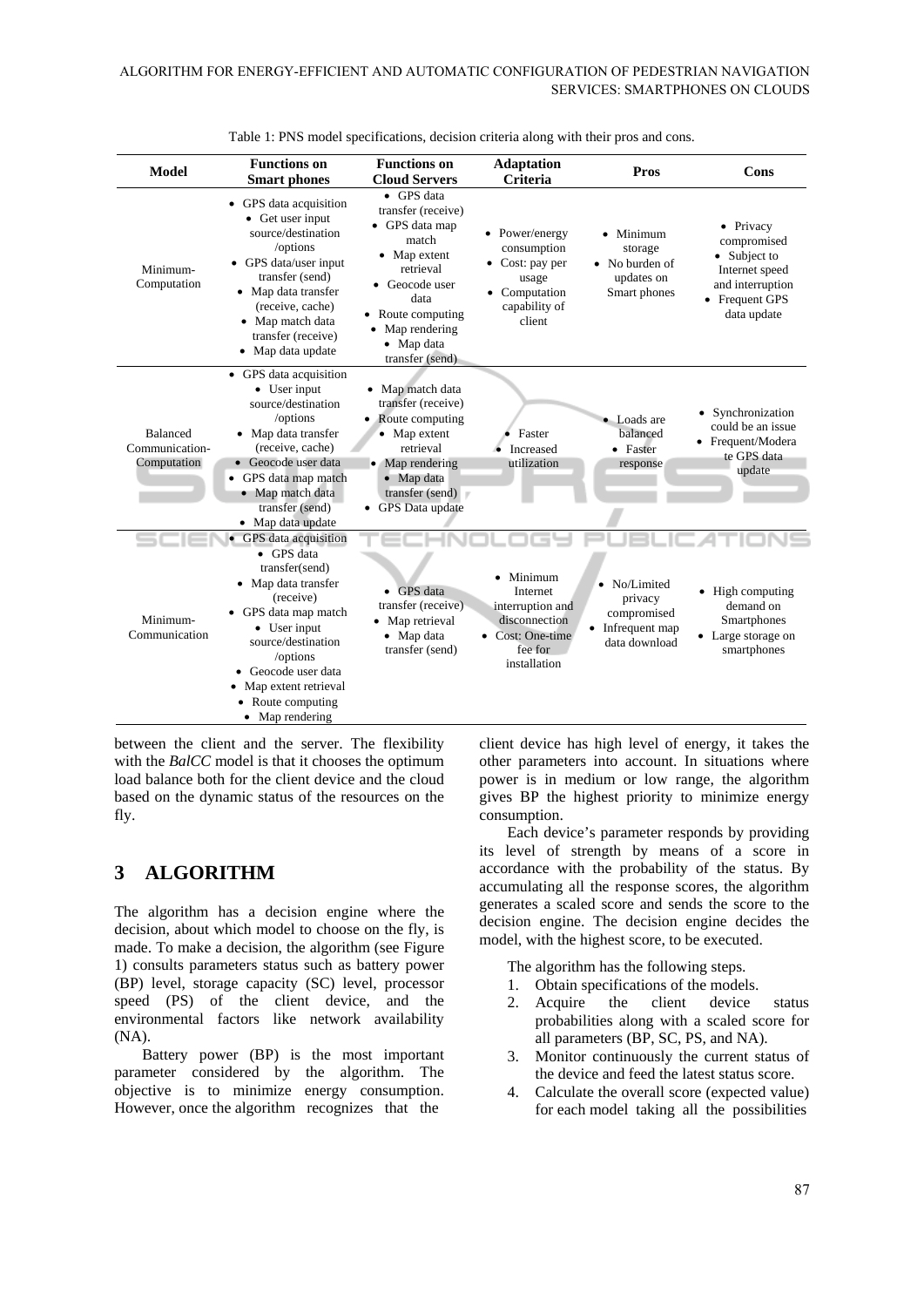into consideration.

- 5. Select the model with the highest score.
- 6. Continue the process upon request.



Figure 1: Flowchart of the algorithm.

### **4 MODELS AND SIMULATION**

#### **4.1 Models**

To calculate the overall score (expected value) for each model, for one set of probabilities, the following equations are used:

| Score (MinComp) = $\sum \sum \sum P_i (BP) \times P_j (SC) \times P_k (PS) \times P_l (NA) \times ScaleVal (A)$ (1)<br>$i=1$ $i=1$ $k=1$ $l=1$                |  |
|---------------------------------------------------------------------------------------------------------------------------------------------------------------|--|
| $Score(MinComm) = \sum_{i} \sum_{i} \sum_{i} \sum_{j} P_i(BP) \times P_i(SC) \times P_k(PS) \times P_i(NA) \times ScaleVal(B)$ (2)<br>$i=1$ $i=1$ $k=1$ $l=1$ |  |
| Score (BalCC) = $\sum \sum \sum P_i(BP) \times P_i(SC) \times P_k(PS) \times P_l(NA) \times ScaleVal(C)$ (3)<br>$i=1$ $i=1$ $k=1$ $l=1$                       |  |

where,  $p_i(bp)$  is the probability of battery power of level i, i= 1,3 (high, medium, low),  $p_i$ (sc) is the probability of storage capacity of level  $j$ ,  $j=1,3$ 

(high, medium, low),  $p_k(ps)$  is the probability of processing speed of level k,  $k= 1,3$  (high, medium, low), and  $p_l(na)$  is the probability of network availability of level i,  $i=1,3$  (excellent, good, poor). The scale value (ScaleVal) is determined through a Bayesian belief network based on the parameters in each model.

The above score calculation, for each model, is only for one set of probabilities of the parameters. All possible combinations of probability set are then generated and the score for each model is calculated for all possibilities. Thus, comparing the overall score generated for the models for a given set of probability, the model with the highest score is chosen.

### **4.2 Simulation**

We used influence diagram, as shown in Figure 2, to simulate the algorithm. The decision variable is set as *Model Decision* having three values *MinComp*, *MinComm*, and *BalCC*. Three variables, *Battery\_Power, Storage\_Capacity,* and *Processor\_Speed,* at three levels of probabilities, *High (0.6), Medium (0.3)*, and *Low(0.1)* for each, are considered. A fourth variable, *Network\_Availability,* also has three levels of probabilities as *Excellent (0.6), Good (0.3),* and *Poor (0.1).* The levels of variables could be chosen to any level with appropriate scaling factor. We simulated all possible outcomes for each model for all possible input sets. Then comparing the model outcomes for each input set, the decision model with the highest score suitable for the given situation was selected. We used GeNIe (GeNIe 2011), to create and evaluate a decision theoretic model for PNSs.

### **5 RESULT AND DISCUSSION**

We used three levels of probabilities for each variable, which means 3!=6 sets of probabilities for each variable. In total, there are  $6x6x6x6=1296$ possible different decision points, considering all four variables together. The score for each model was calculated and a decision was made. The possibilities of Storage\_Capacity (SC) are shown in Figure 3. We used a scale value ranging from 2.0 to 10.0 for each model. The final score calculated for each model hence ranges from 2.0 to 10.0.

|                |                  |                  | For one example set of combination, i.e., |  |
|----------------|------------------|------------------|-------------------------------------------|--|
| BP[High(0.1),] |                  | Medium $(0.3)$ , | $Low(0.6)$ ],                             |  |
| SC[High(0.1),  | Medium $(0.3)$ , |                  | $Low(0.6)$ ],                             |  |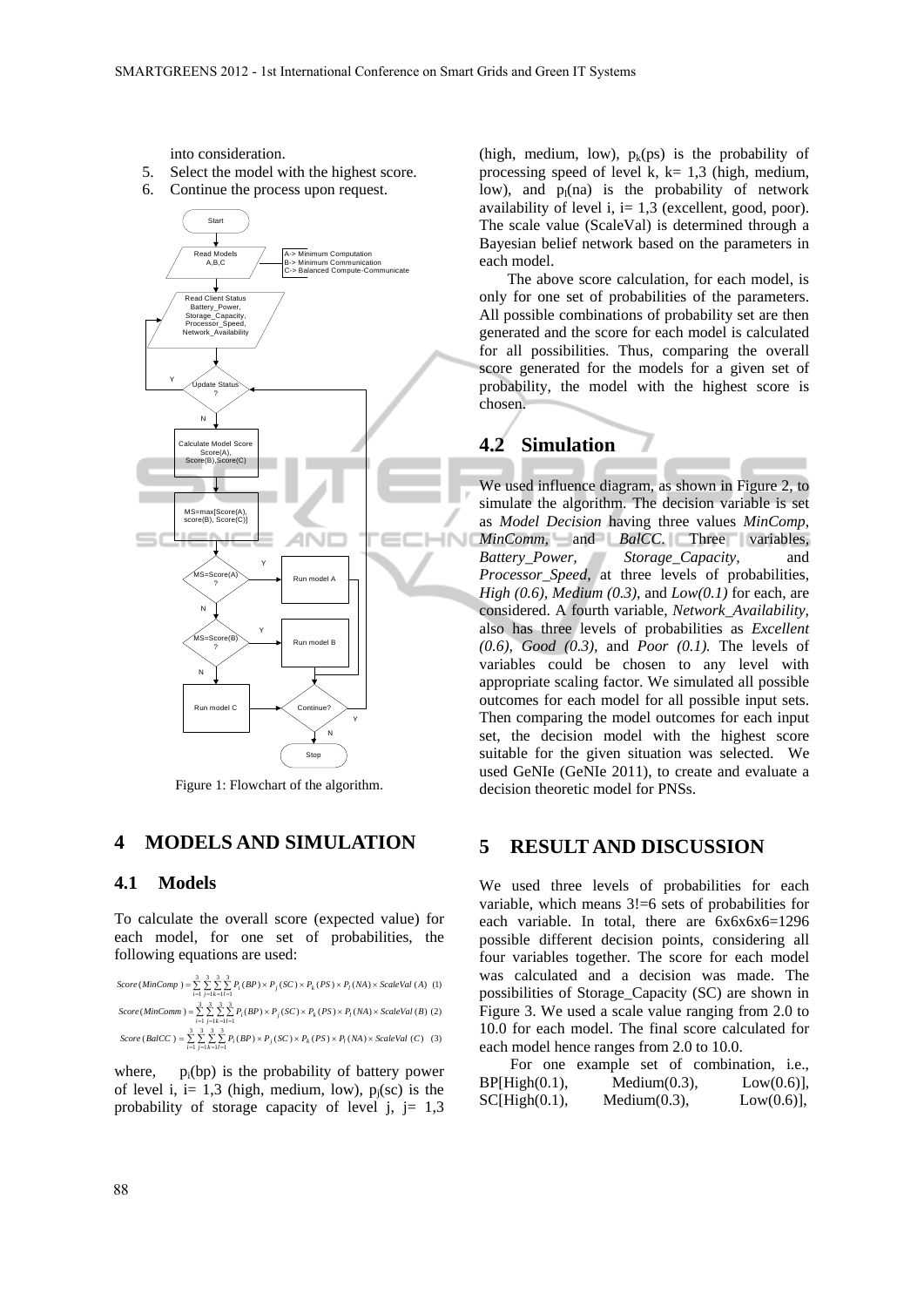

Figure 2: Influence diagram showing simulation result for an example set of combination.



Figure 3: Possible states of the chance variable, Storage\_Capacity.

 $PS[High(0.6), Medium(0.3), Low(0.1)], and$  $NA[Exact(0.6), Medium(0.3), Low(0.1)], the$ calculated scores are: *MinComp* = 7.6, *MinComm* = 4.4, and *BalCC* = 5.61. The result for this specific case is verified by Genie (Bayesian Network) as shown in Figure 2. The complete simulation result is plotted in Figure 4 for all the 1296 decision alternatives. This result gives an idea about how the decision switches between the models over the change of probabilities of variables. We will conduct the experiment on a real PNS in next phase.

### **6 RELATED WORKS**

Fundamental challenges for mobile computing, due to limited resources on mobile devices, poor wireless network, and limited energy sources are outlined by Satyanarayanan (1996). The state-of-theart cloud computing paradigm is analysed by Buyya et al. (2009, 2011) where cloud computing is recognized as the technology to offer computing services anywhere in the world on demand. In a

distributed mobile computing framework, to minimize the power consumption for the client, computation loads are shared among the nodes such that the required energy can be fairly used as contributed by Liang et al. (2007). Without a priori knowledge of the application, the optimal deployment, that minimizes CPU usage at the mobile device keeping the used bandwidth minimal, is calculated (Verbelen et al., 2010). Banavar et al. (2000) proposed a new application model for pervasive computing that gives techniques such as device-specific rendering, application apportioning, and application adaptation. Hao-Hua Cho et al. (2004) describe the challenges of constructing a new, wireless, web-service architecture, based on a client model.

 Stoer and Wagner (1997) describe an algorithm that finds the minimum cut to divide a graph in two partitions. The approach here is that to calculate the optimal partitioning of the components, it represents the services as a weighted graph, and transforms the deployment problem into a graph partitioning problem. Han et al (2008) present graph partitioning algorithms aimed specifically at the problem of partitioning software for mobile devices. One of the key considerations is an adaptor which monitors system-level states, such as CPU load or network bandwidth. They use the adaptors to adjust application parameters or activate functional reconfiguration actions based on a fuzzy control model.



Figure 4: Simulation result for all alternatives.

However, none of these research projects takes all the parameters mentioned in this paper into account and considers all possible combinations. Our proposed algorithm contributes by using a Bayesian belief network (influence diagram) to find an optimal configuration. For any combination of